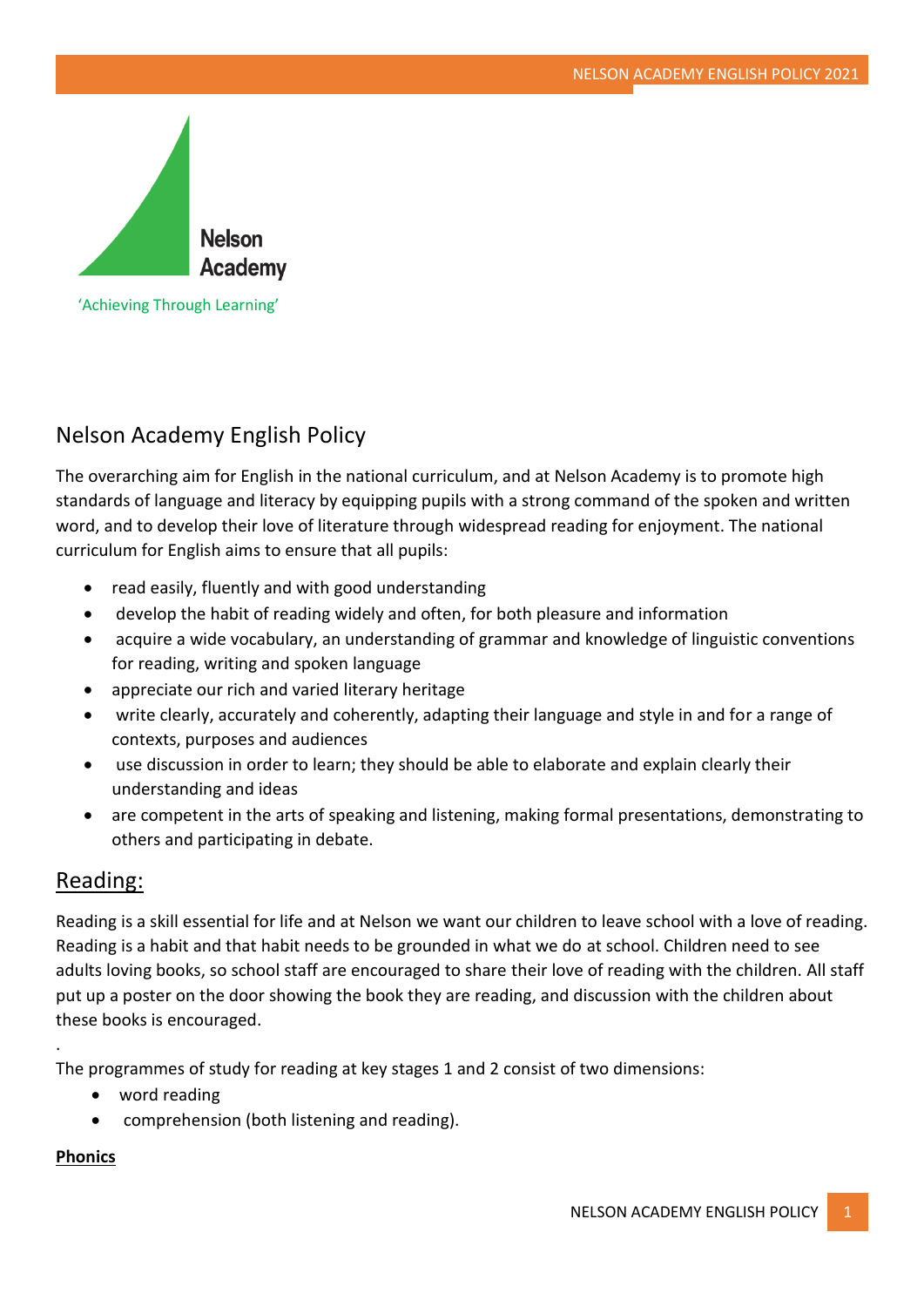Word reading starts in EYFS with pupils sounding and blending unfamiliar words quickly and accurately using phonic knowledge and skills based on Letters & Sounds. Phonics lessons based on Letters and Sounds occurs daily from EYFS to Y2. Regular half-termly assessments ensure that those children not making sufficient progress are supported to catch up as rapidly as possible. Children in Y3 onwards who have not made sufficient progress in phonics are supported in intervention groups using Sound Discovery, and from Y5 onwards use Toe by Toe. All teachers and Teaching Assistants have had whole school training on Phonics.

### **Guided Reading**

Teachers read with pupils a range of texts focusing on comprehension and specific features in relation to objectives and content domains. This is an opportunity for teachers to model the act of being a fluent reader. Teachers demonstrate to the class by 'thinking aloud' the skills required to be a reader. For guided reading, the text chosen should be at a level slightly higher than the majority of the class and the teacher should plan differentiated questions around the text that encourage the children to enjoy, understand, **discuss** and analyse the written word in a supported environment. For children working below age related expectations, guided reading is taught in a smaller group session using a suitable text. Within guided reading we use Reading Vipers (taken from the Literacy Shed) as a way of exploring the different content domains found in the National Curriculum, allowing children to break down questions into key skills and understand how they are required to approach a text. Fred's Reading is used as a valuable resource which uses up to date and topical material. Teachers will teach the key skills regularly.

#### **Class read**:

Every class across the school is read to by an adult on a daily basis, fostering a love for reading through exposing the children to high quality literature. The books chosen are based the Five Plagues of Reading in order to ensure that children are able to navigate reading with confidence. In addition to this children and staff are encouraged to choose appropriate books. The books are selected to ensure children are exposed to a wide variety of literature from different genres and authors. Teachers are encouraged to choose challenging texts that will uncover new vocabulary and themes, opening up discussions around the language of books.

#### **Reading Assembly:**

Each term children are given the choice to listen to a variety of books for pleasure. Each teacher will choose a book and the children will choose which book to listen to. Every Wednesday children will go to that teacher's classroom to listen, discuss and enjoy that book.

#### **Independent Reading:**

Children engage in independent, sustained reading. It provides an opportunity for pupils to read and enjoy a range of texts and to apply reading strategies. Each class has a dedicated, exciting reading area containing a range of books and text types for children to access independently. Every class should have a range of books including:

- Poetry / plays
- Fiction the choice of books reflects the spread of interest and reading abilities across the class, for example picture books, graphic novels, etc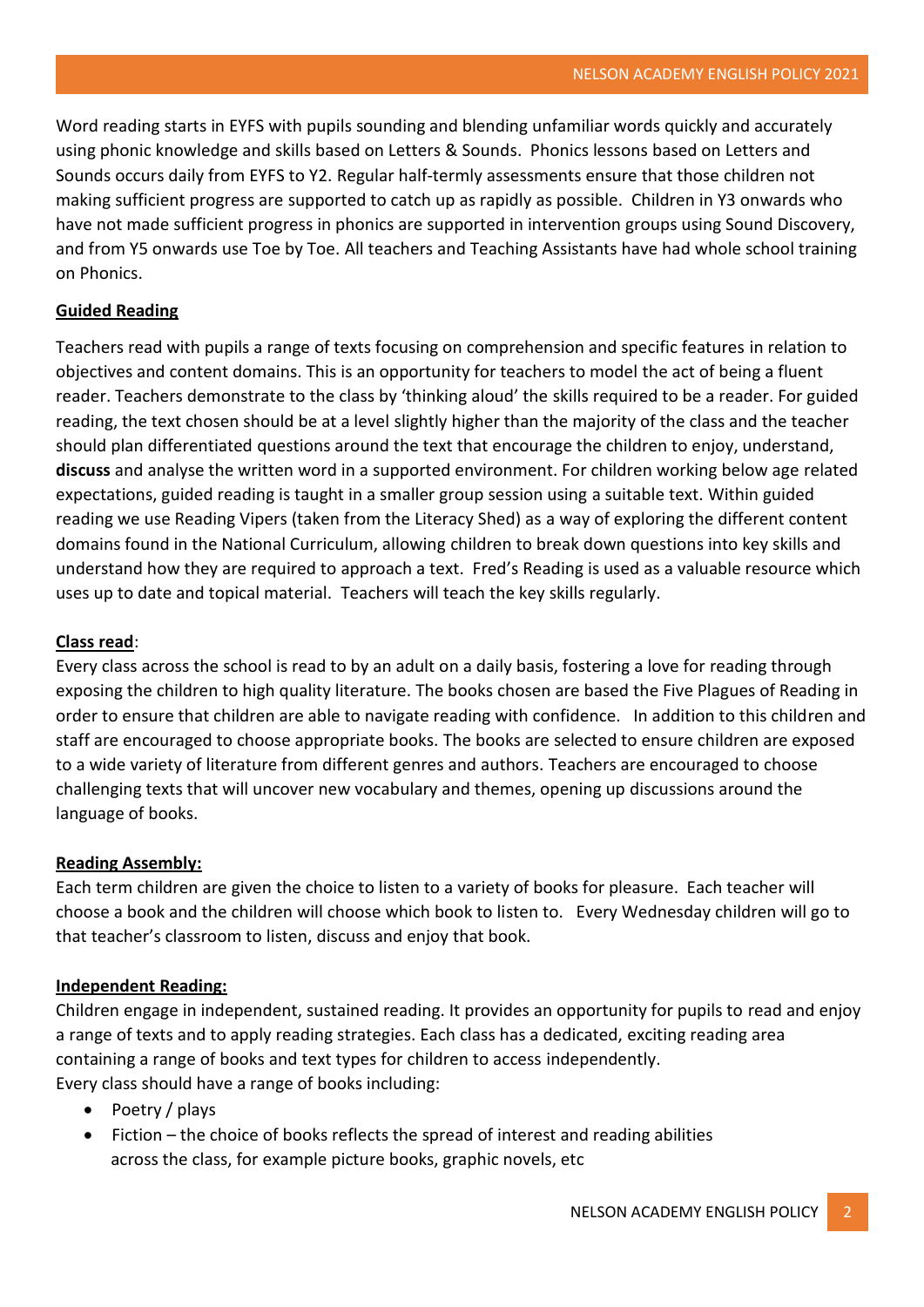• Non-fiction – as wide a range as possible, including plenty linked to the subject areas being studied

#### **Library**

We have an extensive new purpose- built library which each class will access weekly and children will be expected to choose books from. All classes will also visit the Downham Market library.

#### **Books Going Home**

EYFS & KS1: Children are heard reading independently by an adult or their peers on a regular basis, changing their books when required. Children learning phonics up to Phase 5 are expected to have a phonically decodable book appropriate to their phonic stage to take home (based on Big Cat Phonics) as well as an "inspirational" book.

KS2 &those above phase 5 in Letters and Sounds: Children work their way through the colour bands as the teacher thinks appropriate according to their ability, progressing to reading literature of their choice (checked for suitability by an adult where necessary).

### **Vocabulary**

*At the age of six there is a gap of a few months between the reading age of children who had good oral language skills at five, and those with poor oral language skills at five.* 

*By the time they are 14, this gap has widened to five years difference in reading age*.

The teaching of vocabulary should permeate through every lesson particularly in lessons that are not English, it is vitally important to teach vocabulary in foundation, maths and science lessons. Vocabulary should be taught daily, possible resources include Vocabulary Ninja and Twinkle. Word Aware should be used with those struggling with vocabulary and early acquisition EAL children.

# **Spelling**

The systematic teaching of phonics in KS1 using the Letter and Sounds scheme and the recurrent teaching of spelling strategies and conventions at KS2 using No Nonsense Spelling. (Spelling Shed will be used to help consolidate this work)

- Regular dictionary and thesaurus work.
- Use of word banks and spell checks.
- Regular opportunities to identify and use spellings within a context

#### **Assessment**

Regular assessment will occur every day in individual lessons, but whole school assessment of reading and comprehension will occur as follows:

- Salford Reading Test at the start of Autumn term and termly for those significantly below their reading age
- Pixl tests termly.

It is essential that these tests are analysed and key lessons learnt, to this end, there will be regular staff meeting times to analyse and put into place plans to address any areas that need to be developed.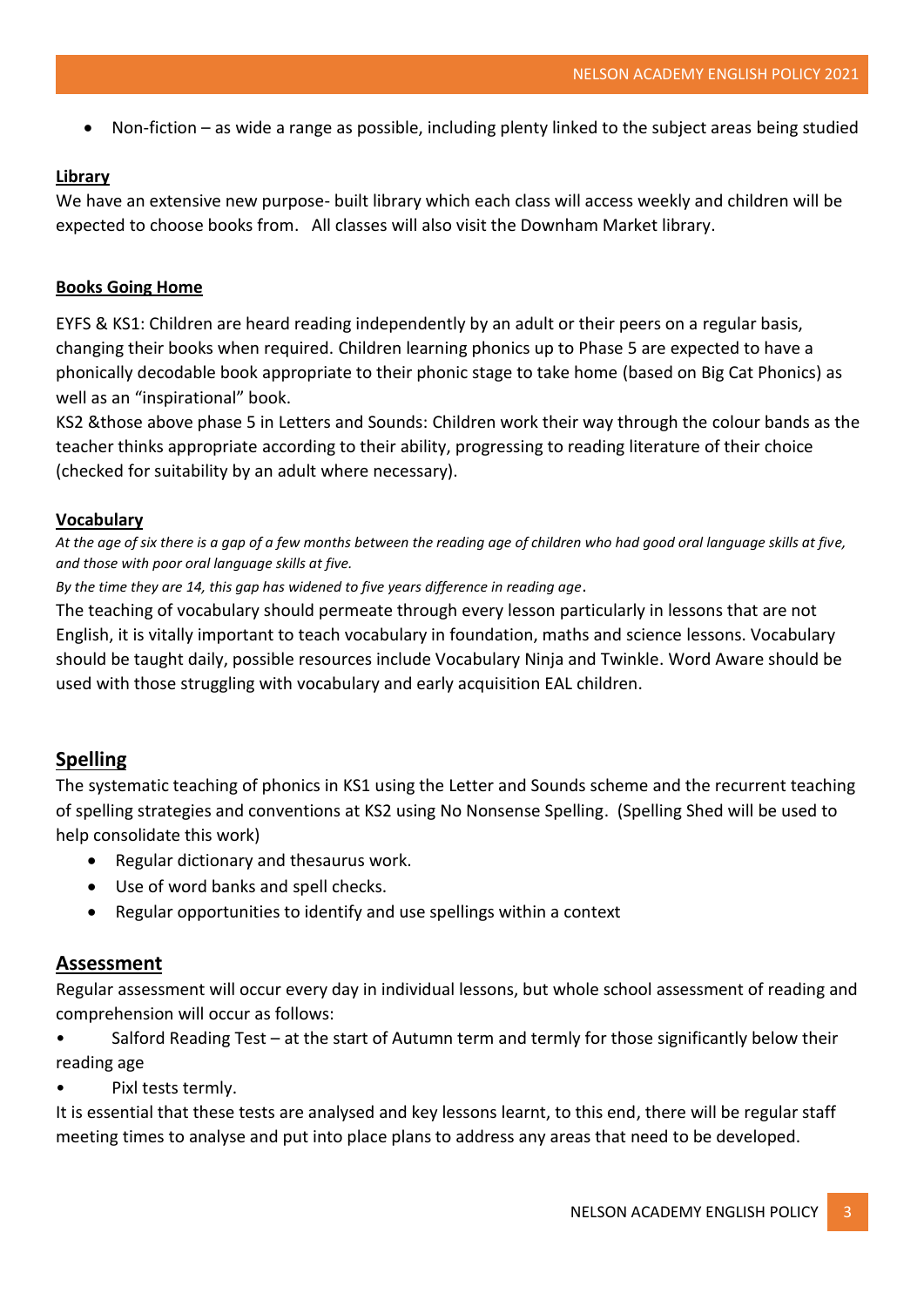# **Writing**

The programmes of study for writing at key stages 1 and 2 are constructed similarly to those for reading:

- transcription (spelling and handwriting)
- composition (articulating ideas and structuring them in speech and writing).

As a school, we try to ensure that children understand the reason for writing with an obvious audience for their work and is based around a variety of high-quality texts or poems, and wherever practical linked to the topic they are studying. Writing is based around the principles of The Write Stuff to

ensure clarity to the mechanics of writing. Following a method called 'Sentence Stacking', the approach places emphasis on sentences being 'stacked together' chronologically and organised to engage children with short, intensive moments of learning that they can then immediately apply to their own writing. Within each genre studied by the children, they will learn to sentence stack, focusing on the style of the author and impact of words and sentences most appropriate for that particular genre. All genres covered within writing sessions are those as taken from the Genre Overview Document.

Within each writing lesson, pupils learning is 'chunked' into three distinct parts for a writing lesson; initiate, model, enable.

#### **Parts of the lesson**

The initiate stage is a time to inspire: through the use of a stimulus, pupils are immersed in a rich language discussion and activities to provide a wealth of vocabulary to aid their writing.

The model stage is the chunk whereby the teacher demonstrates the thoughts and processes of a writer and articulates writing choices.

The enable stage is the opportunity for pupils to showcase what they can do within particular writing parameters known as The Three Zones of Writing: FANTASTICs, GRAMMARISTICs and the BOOMTASTICs. The Three Zones of Writing are essential components to support pupils in becoming great writers. Through the nine idea lenses known as the FANTASTICs, pupils focus on intended purpose of a sentence. The GRAMMARISTICs allow pupils to focus on the grammar element of writing which focuses on sentence structure, grammar rules and punctuation.

The BOOMTASTICs allow pupils to capture and create a vivid visual for the reader through the use of poetic devices.

#### **The Writing Process**

Within he writing process, children edit and redraft their work in response to feedback from their teacher and peers. Through this, children access a modelled text and write their own version of it incorporating the range of skills provided by the Fantastic, Grammaristic and Boomtastic lenses. They may produce related independent pieces and following the unit children plan, prepare and edit a final piece of independent writing

## **Handwriting and Presentation**

At Nelson, children are taught to write legibly, fluently and at a reasonable speed. We believe a cursive style with correct letter formation must be taught as early as possible, where appropriate. Children follow the "Letter Join" scheme of work throughout the school.